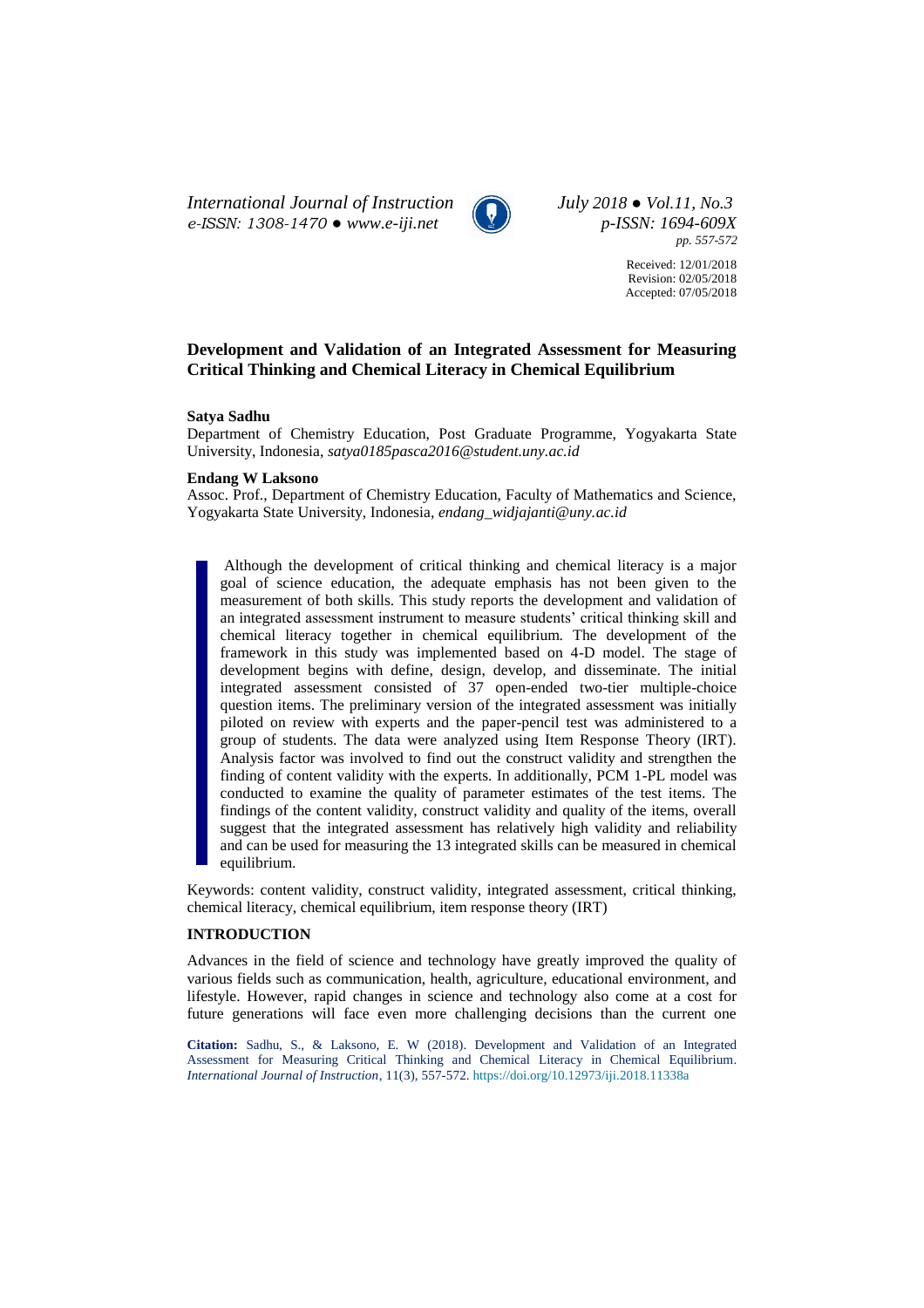(Alghafri & Bin Ismail, 2014; Akgun & Duruk, 2016; Mapaella & Siew, 2015). Changes, challenges, and the fast flow of knowledge caused a shift in the focus of education institutions from developing theoretical knowledge to developing thinking ability or skill, e.g. critical thinking is widely claimed as a primary goal of science education. Consequently, practicing critical thinking skills is growing more important as students need to adjust to such change by actively and skillfully identifying problem, reconstructing arguments, evaluating arguments, determining solution, and drawing conclusion which will result in individuals capable to think critically (Alghafri & Bin Ismail, 2014; Akgun & Duruk, 2016).

A good education is the one that not only prepares its students to continue their study to a higher level, but also to solve challenges and problems its students face in everyday life or workplace. These challenges and problems are the ones that need critical thinking skill to solve. Research has found that Indonesia placed in 4<sup>th</sup> from the bottom at TIMSS (Trends in International Mathematics and Science Study) (Institute of Education Science, 2016). It showed that Indonesian students only mastered the theories of basic knowledge in the field of biology, chemistry, physics, and geography at low cognitive level. To develop in students critical thinking skills, science teachers in Indonesia have a crucial responsibility for the next generation and need to encourage students both to improve their critical thinking skills. Therefore, an instrument is needed to assess and train critical thinking skill to students in the field of science, especially chemistry. Pacific Policy Research Center (2010) stated that there are 24 standards that focus on the assessment of student skills, one of which is critical thinking skill assessment.

Critical thinking is closely related to everyday life. Thus, there is a correlation between critical thinking and chemistry literacy. Literacy is a knowledge and skill for the life of people, where chemistry literacy is closely related to an individual's ability to use chemistry knowledge in identifying various questions and drawing conclusions based on evidence which can help that individual to make a decision regarding the scientific world and the relationship between human and nature (Organization for Economic Cooperation and Development, 2006). Understanding chemistry is very important matter because our physical environment is decisively influenced by chemistry and filled with chemicals (Gilbert & Treagust, 2009). However, understanding chemistry and the ability to apply it in daily life which is also known as chemistry literacy is a more important matter (Tsaparlis, 2000). Based on Organization for Economic Cooperation and Development (2015) in the Program for International Student Assessment from 70 countries participating, Indonesia placed  $62<sup>nd</sup>$ . Indonesian science literacy was placed in level 1a. It proves that students are required to train and develop their science literacy.

However, there is little evidence that instruments are being used to assess student' critical thinking and chemical literacy in chemistry. Much of the difficulty lies in the lack of integrated assessment to assess student's critical thinking and chemical literacy in high school science classrooms.

Regulation of Ministry of Education and Culture Indonesia number 66 in 2013 regarding the standard for education assessment stated that learning assessment should include three learning aspects which are cognitive, affective, and psychomotor.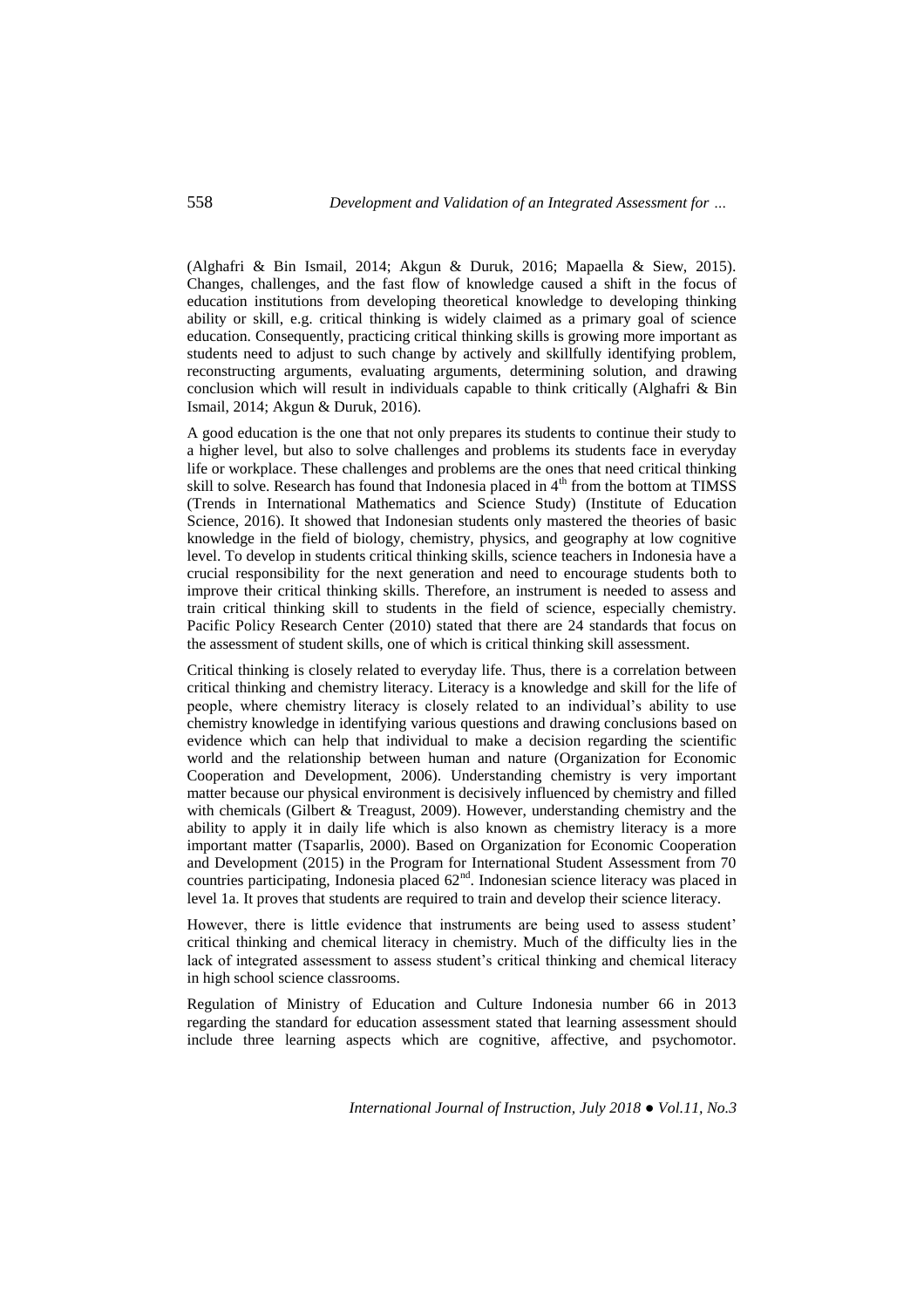# *Sadhu & Laksono* 559

However, currently learning assessment still focuses on cognitive aspect only (Ministry of Education and Culture Indonesia, 2013). The process of learning assessment that is currently used only focus on cognitive aspect without including affective and psychomotor aspect (Zoller, 2001). Even though those three aspects are assessed, they are still performed separately. The assessment of the cognitive and affective aspect of learning outcome should be done simultaneously. Austin et.al (2015) state the students with good affective aspect in learning will have good cognitive skill compared to students without affective aspect and only depend on rote. It shows that there is a correlation between affective and cognitive aspects. Currently, the assessment of cognitive and affective aspects was done separately (Saribaz & Bayram, 2009; Tosun & Taskesenligil, 2013; Keil, Haney & Zoffel, 2009). Thus, an integrated instrument needs to be developed that aim to assess critical thinking and chemical literacy in a single test only.

Critical thinking and chemistry literacy instrument in a specific domain of chemistry is still in the form of one-tier, which is essay only or multiple choice only. This is not effective enough to train and measure students' critical thinking skill. The drawbacks of the use of the one-tier instrument, in the form of multiple choice or essay, become an important matter to innovate in developing other forms of tests. An assessment instrument needs to be developed to improve those drawbacks in the form of multiple choices including response and alternative to students' conception. The students are required to support their answer choice by giving a reason. The use of reason in answering multiple choice test items is an effective way to assess meaningful learning. All things considered, in this study developed an integrated assessment instrument in the form of open-ended two-tier multiple choice questions.

Open-ended two-tier multiple choice questions have two main benefits over conventional one-tier questions. The first is a decrease in the measurement error. In a general multiple choice question with 5 possible choices, there is a 20% chance of correctly guessing the answer by the student. These random, correct guesses must be accounted for in the measurement error. A two-tier multiple-choice question is considered correct only if both tiers are answered correctly by the student. As a result, a student responding to a question with 5 choices in the first tier and the correct reason in the second has less than 20% chance of randomly correct guessing. The second benefit to the two-tier multiple choice questions format is that it allows for the probing of two aspects of the same phenomenon. In the first tier, students are asked to predict the outcome of a chemical change, and the second tier asks for an explanation. This allows the probing of the phenomenological domain with the first tier and the conceptual domain with the second (Tüysüz, 2009).

The purposes of this study were to report on the development and validation of an integrated assessment for measuring critical thinking and chemical literacy in  $11<sup>th</sup>$  grades in chemical equilibrium. The study would provide the quality of the items using item response theory analysis. Additionally, the study would provide information regarding its construct validity by means of Kaiser–Meyer–Olkin (KMO) test and Bartlett Sphericity test to identify whether the data were appropriate for factor analysis.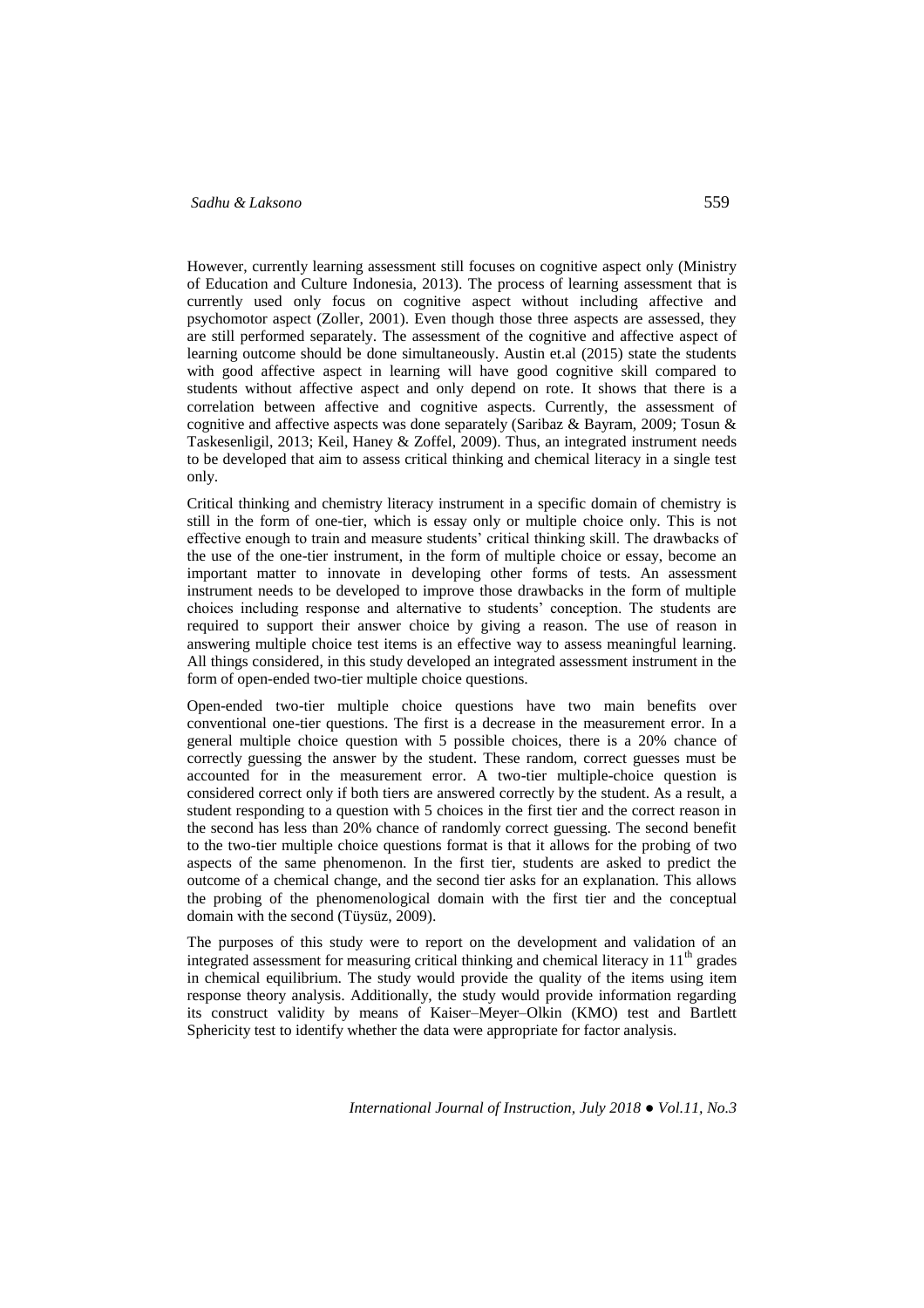# **METHOD**

# **Participants**

The participants in this study were 158 of  $12<sup>th</sup>$  grade students purposively selected from three high schools during the first semester of 2017 in the special region of Yogyakarta, Indonesia. The 158 students have different ability level from three different high schools. The three high schools were selected based on the grade in the school by seeing the result of the recent score national exam. In this study, the researcher used one school for each of high, middle and low-grade school.

## **The Development Framework**

The test and its set-up were designed to reveal quantitative aspect in integrated assessment. This research model is a procedural development research, which is a descriptive research, showing the steps which have to be followed to produce the final product. The development of the integrated assessment used the 4-D model which was developed by Thiagarajan, Semmel and Semmel (1974). In this study, the integrated assessment was developed within three stages, as follows.

## *Define*

The first stage in developing the integrated assessment was "define". There are some parts on the first stage of developing the integrated assessment. First, analyzed the characteristics of students in accordance with the design of the development of integrated assessment instrument which relating to learning material and indicators would be used to achieve the learning objectives. Second, front-end analysis was conducted to develop an integrated assessment based on a literature of assessment used by teachers to measure student's critical thinking skills and chemical literacy. Third, specifying instructional objectives was conducted to formulate learning objectives to be achieved and determine the purpose of developing the integrated assessment. Fourth, concept analysis was conducted to identify the subject matter that would be used, adapted to the learning process that will be done by the teacher in the learning process. Additionally, task analysis to identify indicators of critical thinking skills and chemical literacy to be achieved.

### *Design*

The second stage in developing the integrated assessment was design the construct of the items on the integrated assessment. They were divided into three parts. The first parts involved analyzing the main teaching and learning objectives of Indonesia chemistry curriculum content and textbooks in grades 11. The content was characterized according to the scientific knowledge and skills. The researcher determined the standards of competence, basic competence, and indicators to be developed on integrated assessment. The second part involved describing the indicators of critical thinking skills and chemical literacy, designing the initial questions, script questions, and rubric assessments. The third part involved writing up the items. The items were written in Indonesia language.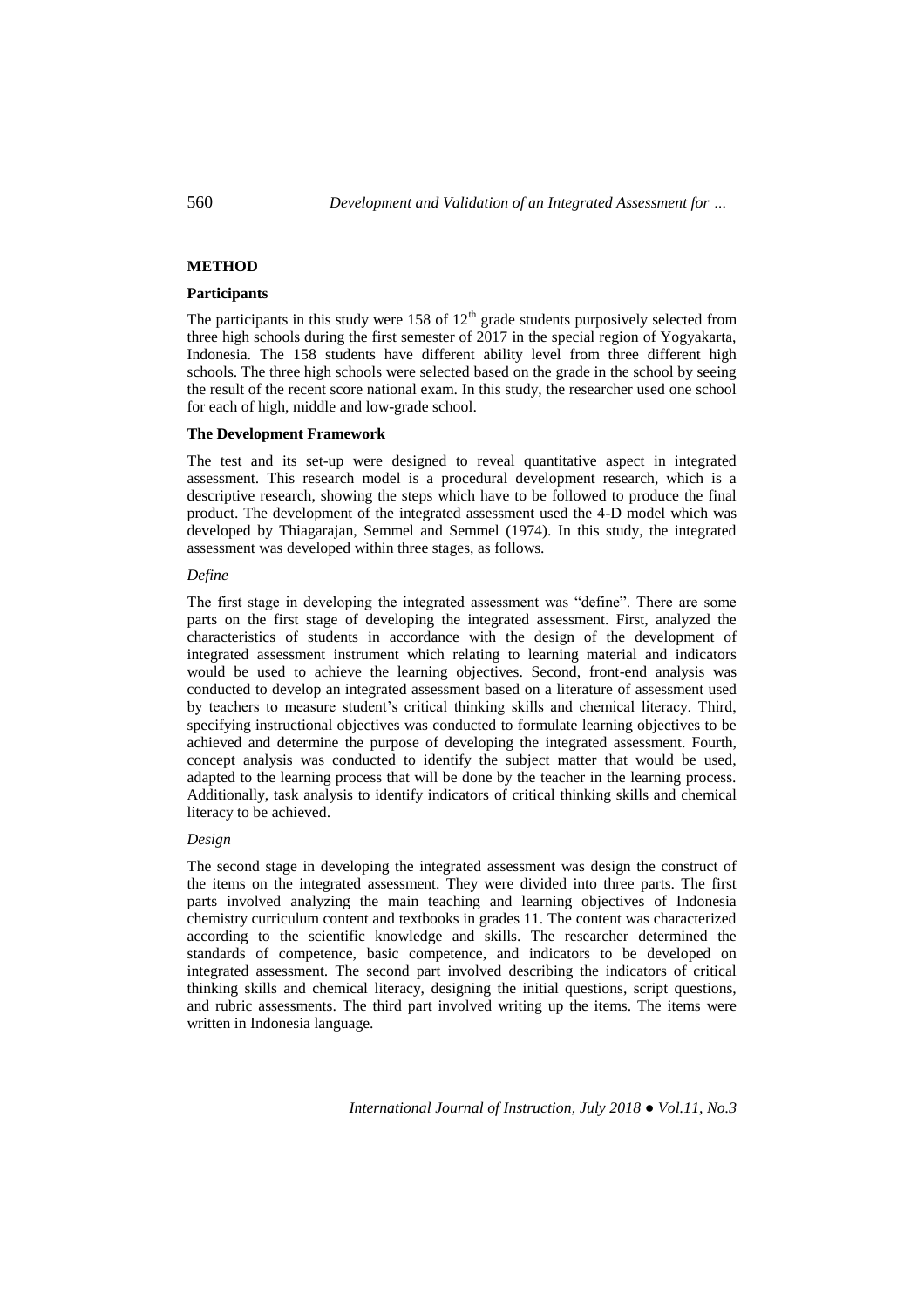# *Sadhu & Laksono* 561

### *Develop*

The third stage is develop the integrated assessment instrument included a review by expert judgments. Content validity of the items was established by presenting them to a panel of experts in the areas of chemistry content and evaluation experts and also chemistry teachers. The experts were selected based on their experiences in the field of education, their knowledge in research work as well as their familiarity with the subject. The main purpose of the integrated assessment was initially explained to them, and subsequently, they were requested to review each item in relation to the overall purpose of the instrument. Specifically, the content experts were requested to review each item based on the following criteria: (a) substance of the items to the basic competencies and indicators to be achieved, (b) construct of the information presented in the items include clarity of the words/ phrases/diagrams of each item, (c) Language of the items to the correct Indonesia grammar rules, and (d) appearance of the items. In line with the comments, all the necessary revisions were made. Their feedback was used for refinement of the items. The initial product results from the review would be used in the trial implementation.

After incorporating all the expert comments, the paper-pencil administration was conducted with a group of third-year science students (N=158) who had recently completed the chemical equilibrium course. The goal of the paper-pencil administration was to examine construct validity and parameter analysis of items (analysis of instrument model fit, item difficulty, and reliability). Prior to the paper-pencil test administration, the students were provided oral instruction regarding the purpose of the test, general instruction on how they should respond to the open-ended two-tier multiple-choice items, and a request to take the test seriously. The results of the paperpencil test were analyzed. Revisions were made on the final version of the items based on the result on the paper-pencil test.

# **Instrument**

# *Item Construct*

The items were constructed based on the contents of Chemistry Curriculum 2013 in Indonesia. In order to elicit the desired critical thinking and chemical literacy from the students, the stem of each item was written in such way that provoked critical thinking and chemical literacy together.

In this study, the researchers combined some critical thinking framework from several experts: Facione (2013), Bowel and Kemp (2005), and Watson-Glaser (2008). The retrieval of the framework is based on the suitability and importance in making integrated assessment instrument related to chemical literacy. The aspects of critical thinking following (1) identifying a problem, (2) reconstructing an arguments, (3) evaluating an arguments, (4) determining a solution, and (5) drawing a conclusion. The definition of chemical literacy consists of four dimensions: understanding chemical ideas, contextual aspects, cognitive aspects, and affective aspects (Shwartz et.al., 2005). In this study, the aspect of chemical literacy was limited to the contextual aspect. The aspects of chemical literacy in the contextual aspects following (1) explain the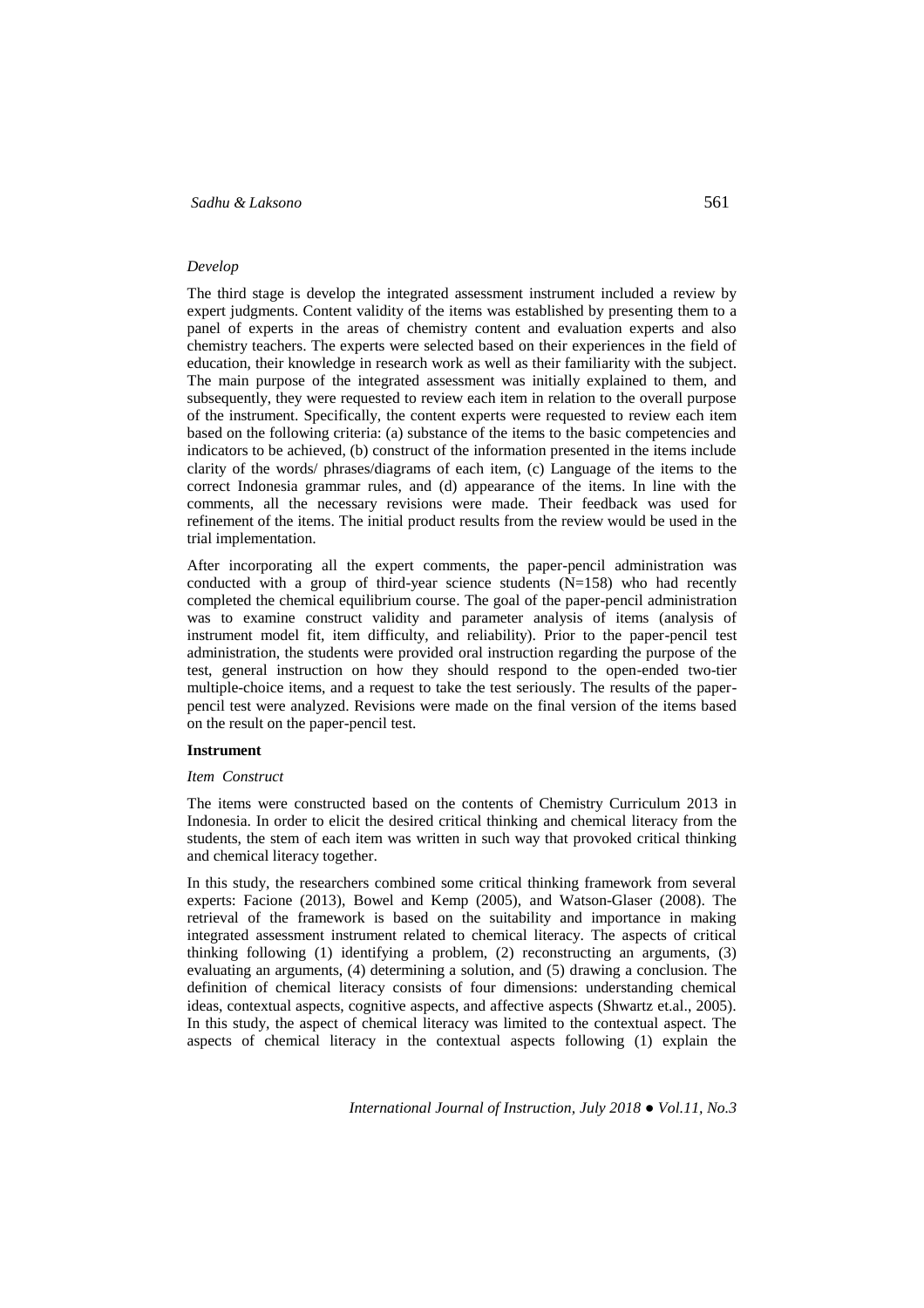phenomenon by using the chemical concept, (2) solve a problem using a chemical understanding, and (3) analyze the strategies and benefits of chemical applications. The aspects of critical thinking were integrated with the aspects of the chemical literacy to be one aspect. Concerning with it, there are 13 integrated skills or aspect of critical thinking and chemical literacy that can be measured using the integrated assessment.

No Aspects of Chemical Literacy Aspects of Critical Thinking Integrated Skill 1 Explain the phenomenon by using the chemical concept Draw a conclusion Drawing conclusions based on phenomena by utilizing the chemical concept 2 Explain the phenomenon by using the chemical concept Evaluate arguments Evaluate arguments based on phenomena by utilizing the chemical concept 3 Solve a problem using a chemical understanding Identifying problems Identify problems by utilizing chemical understanding 4 Solve a problem using a chemical understanding Evaluate arguments Evaluate arguments by utilizing chemical understanding 5 Explain the phenomenon by using the chemical concept Draw a conclusion Drawing conclusions based on phenomena by utilizing the chemical concept 6 Solve a problem using a chemical understanding Draw a conclusion Drawing conclusions by exploiting the understanding of chemistry 7 Explain the phenomenon by using the chemical concept Identifying problems Identify problems based on phenomena by utilizing the chemical concept Solve a problem using a chemical understanding Identifying problem Identify problems by utilizing chemical understanding 9 Solve a problem using a chemical understanding Draw conclusion Drawing conclusions by exploiting the understanding of chemistry 10 Analyze the strategies and benefits of chemical applications Identifying problem<br>Draw conclusion Identify problems from chemical application instances 11 Explain the phenomenon by using the chemical concept Drawing conclusions based on phenomena by utilizing the chemical concept 12 Analyze the strategies and benefits of chemical applications Determining solution Determine the solution of the chemical application example 13 Analyze the strategies and benefits of chemical applications Reconstructing arguments Reconstruct arguments from chemical app instances

# Table 1 The Integrated Aspects of Critical Thinking and Chemical Literacy Aspects

### *Item Format*

The initial integrated assessment instrument consisted of 37 open-ended two-tier multiple-choice question items with five possible choices. The item format of the openended two-tier multiple choice question, the first-tier consisting of a multiple choice question and the second-tier consists of a blank for the desired reason. The students were asked to select a correct answer among the distracters on the first tier and then give explanations for their choices on the second-tier. The sample item of integrated assessment construct is described below to illustrate the item format.

Ani checked her tooth condition in the hospital. At the time of the consultation, the dentist explained that in the human mouth there is a layer of tooth enamel containing calcium hydroxyapatite compound  $(Ca_5(PO_4)_3OH)$  as much as 95% and water as much as 5%. Tooth enamel is the outermost layer of the tooth that covers the entire crown of the tooth and is the hardest part of the body and is formed by cells called ameloblast. The reaction can be written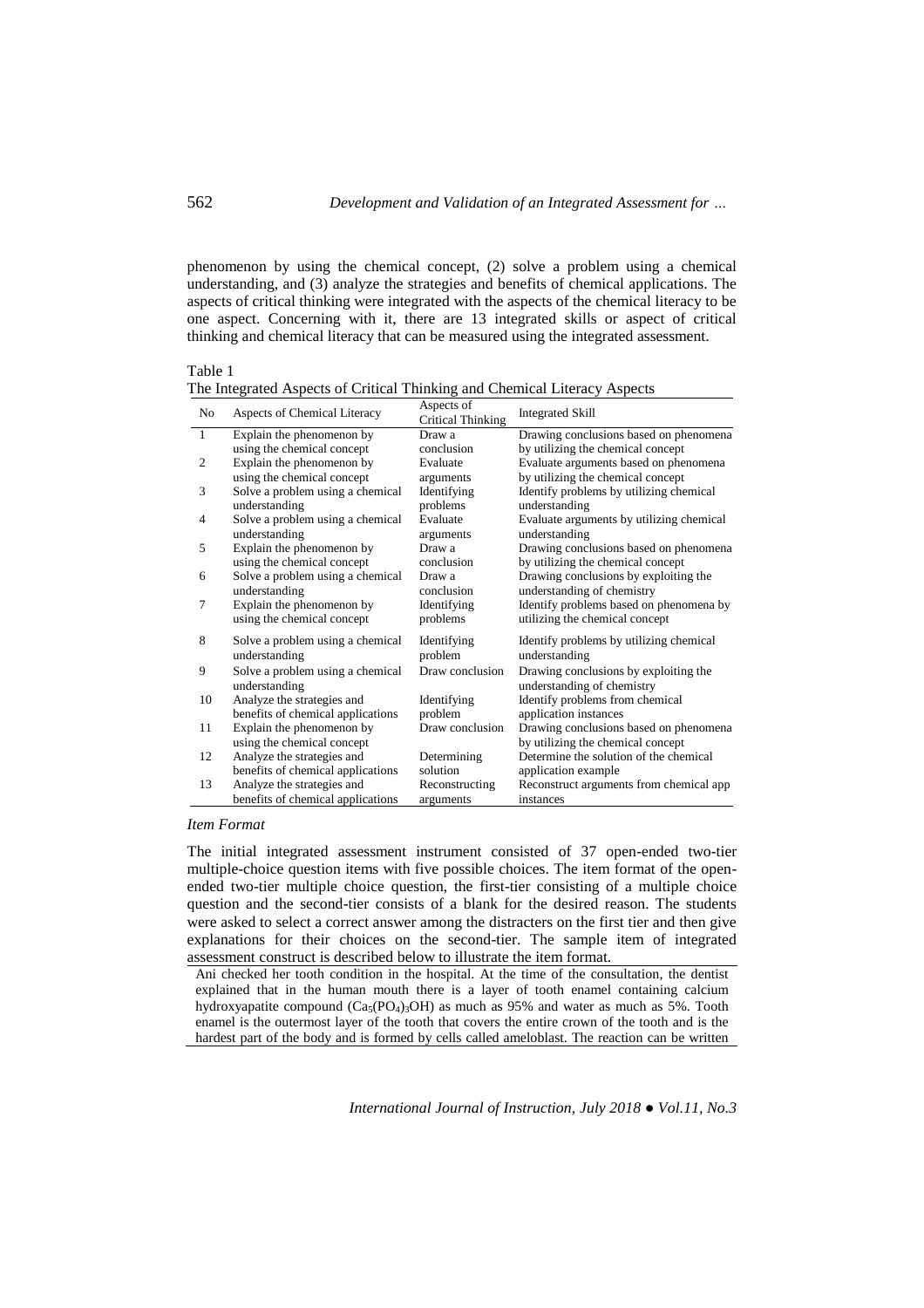### as follows

Ca<sub>5</sub> (PO<sub>4</sub>) 3OH  $_{(s)} \rightleftharpoons 5$  Ca<sup>2 +</sup>  $_{(aq)} + 3PQ_4^{3-}$   $_{(aq)} +$  OH<sup>T</sup>  $_{(aq)}$ <br>The dentist states if Ani should reduce the foods containing acid (H<sup>+</sup>). By using the concept of dynamic equilibrium, when Ani eats many dishes containing acid, then ....

- A. Email gear is getting stronger
- B. Email tooth decreases
- C. Email gear does not change
- D. Dental email changes color
- E. Dental email is deformed
- Reason........................................................................................................................................... ......................................................................................................................................................

# ..............................

#### Figure 1

The Open-Ended Two-Tier Multiple Choice Questions

*Scoring Procedure* 

The scoring guide for the item was created to make the teacher easy to assess the test. The scoring guide is described below.

| Table 2       |  |
|---------------|--|
| Scoring Guide |  |

| <b>First Tier</b> | Second Tier                         | Score |
|-------------------|-------------------------------------|-------|
| No answer         | No answer                           |       |
| False             | False                               |       |
| Correct           | False                               |       |
| Correct           | Correct with the uncompleted reason |       |
| Correct           | Correct with the complete reason    |       |

### *Data Analysis*

Item Response Theory (IRT) is mostly used for modeling responses to items and scoring of educational tests (Adedoyin & Mokobi, 2013). Item response theory is modern analysis of the item. The reason of using the item response theory is, the ability level of an examinee is accurately estimated with any set of items that would be measured. In the light of the aforementioned purposes of the study, the content validity was conducted by using Aiken's V formula (1985), the construct validity was conducted by using factor analysis, and the quality of the items was conducted using the Rasch model. Factor analysis and Rash model are part of the item response theory analysis.

In the construct validity, the exploratory approach was used to see how many factors are needed to explain the relationship between a set of indicators by observing greater load factors. The initial stages of construct validity conducted in this study following (a) Check the appropriate value of the Kaiser–Meyer–Olkin (KMO) and Bartlett Sphericity test, (b) Check the appropriate value of the anti-image correlation on varimax rotation. It stages were conducted in order to identify the advisability of the data to be able carry on the further analysis using the a basic assumptions. This theory is uni-dimensionality which means items of test measure only one ability. It would indicate that the integrated assessment only measure the integrated skill of ciritcal thinking and chemical literacy. In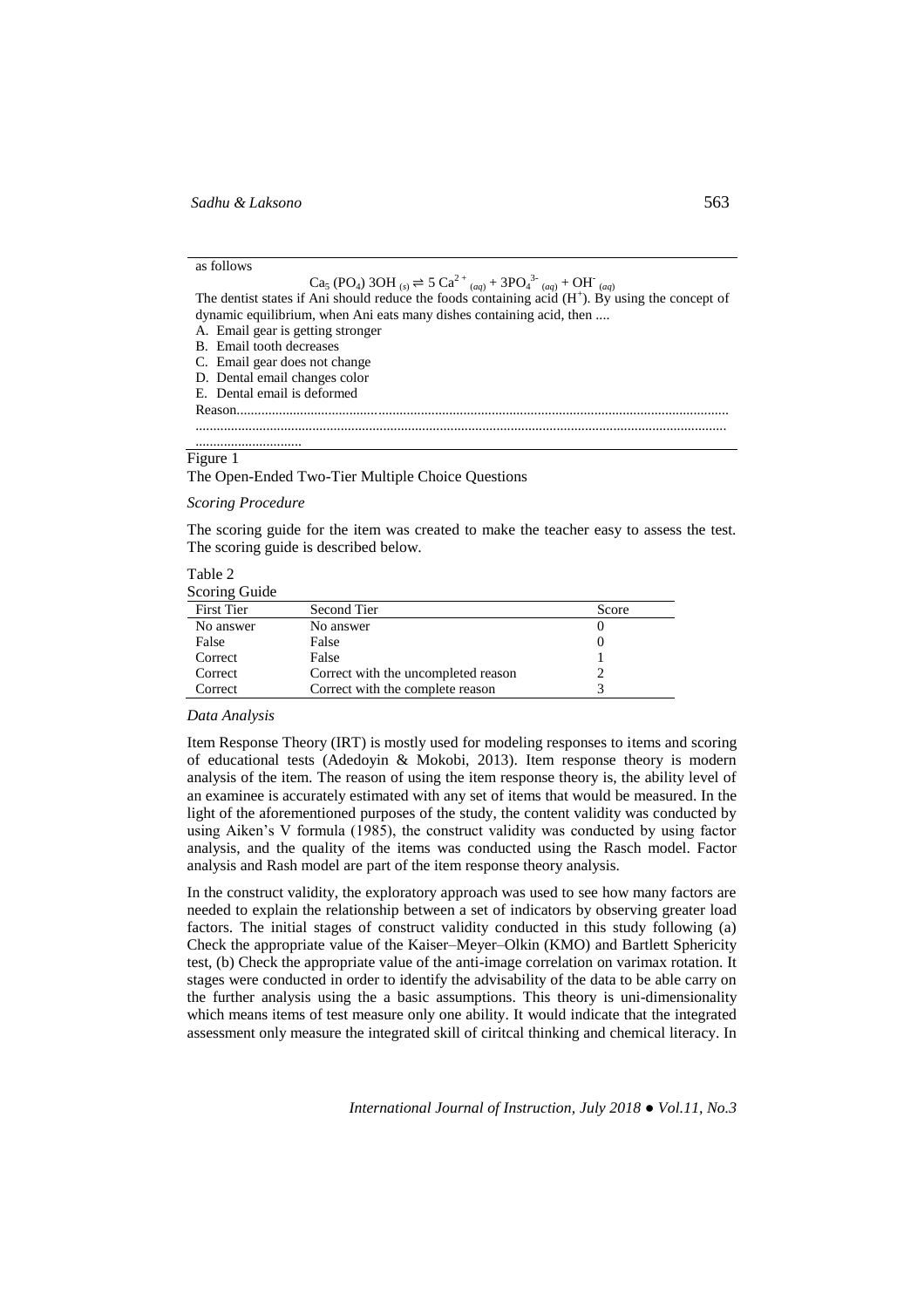additionally, quality of items was assessed by conducting item analysis in terms of conformity of item (item fit), difficulty index and reliability. The collected data were computed in SPSS 16 and Winsteps. The items which didn't met with the passing score in every stage of analysis would not be stored in the next analysis.

### **FINDINGS AND DISCUSSION**

## *Content Validity*

In this study, 37 open-ended two-tier multiple-choice question items in the preliminary version of the instrument has been validated by a panel of expert judgments. The experts validated the suitability of instrument test to be used in the context. The experts' response revealed that the integrated assessment is a highly suitable instrument to every aspect which were substance, construct, language, and appearance. The value of the items are clarified on the figure 2.



# Figure 2 The Graph of Aiken's V Value

The red line is the critical value of the item acceptance in the content validity analysis. According on the Figure 1, all the score items was over the critical value. It indicates that 37 items in the preliminary version of the integrated assessment instrument were stored to be carried on the next analysis.

# *Construct Validity*

Construct validity was conducted using the factor analyis. Factor analysis aims to identify the relationship between variables by looking at the eigenvalue in the matrix of intercultural covariance-variance based on the computational result. The collected data were analyzed to find out whether they are suitable for factor analysis or not. The construct validity of the instrument was determined by using principal component analysis. In this study, for the construct validity was conducted two times. First, there were 8 items that discarded and could not be stored because did not met with the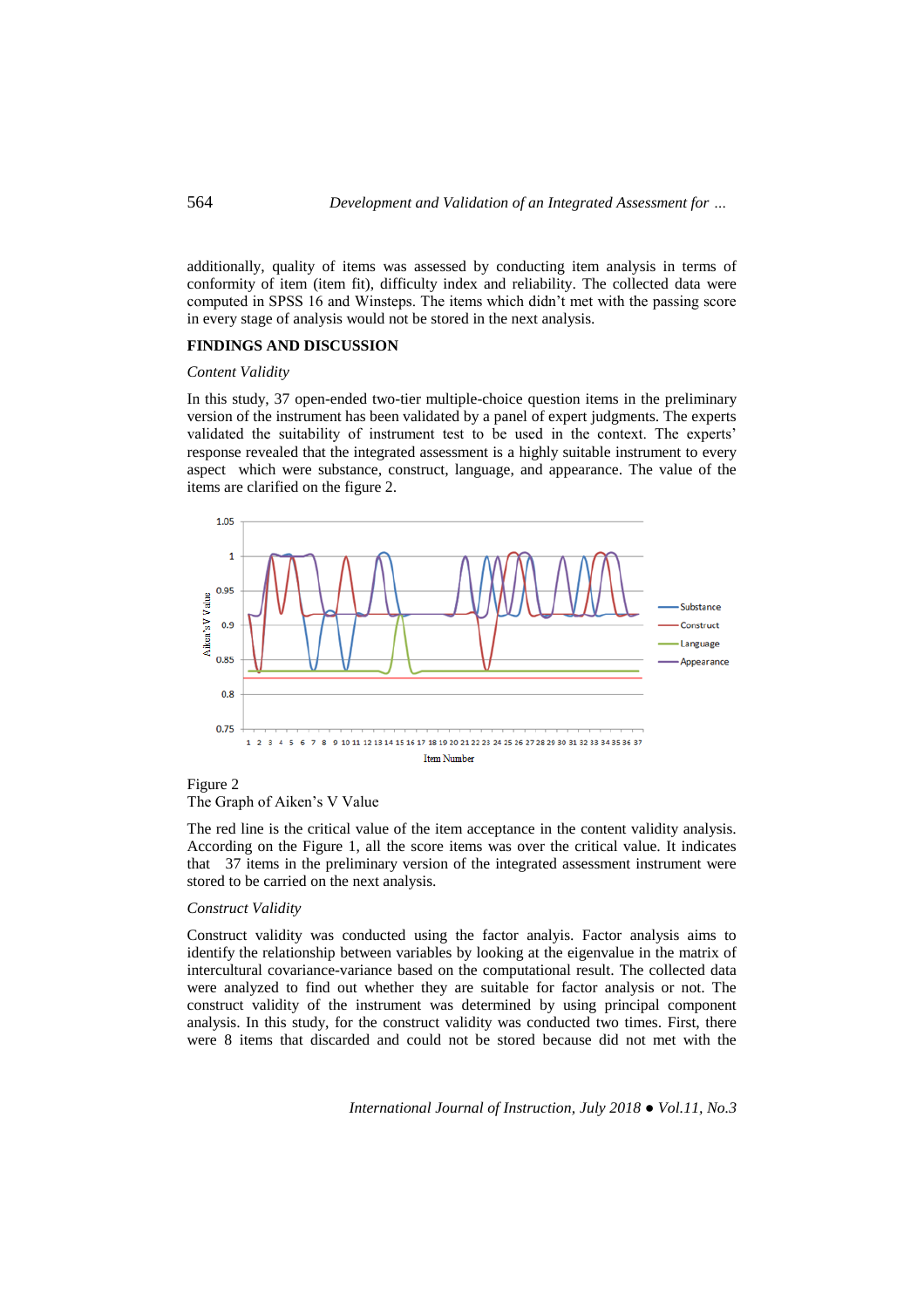standard value of anti-image correlation values. Therefore, the 8 items discarded and the 29 item left was calculated again . The second calculation after 8 items discarded explains gradually below.

In order to identify whether the data were appropriate for factor analysis, Kaiser– Meyer–Olkin (KMO) Test and Bartlett Sphericity test were conducted in the principal component analysis. Also, varimax rotation method was used to give a better picture of factors in this analysis. The details of these analyses are as follows:

- 1) The computational result of KMO value was found 0,739. Leech et al. (2005) stated that factor analysis could not be conducted under the value of 0.50 because it is the critic value. The KMO value at least above 0.50 shows that the data are appropriate for factor analysis
- 2) Bartlett Sphericity Test score result was 1.491E3 and significant at 0.000 level  $(X^2406 = 1.491E3)$ . The significance value was found lower than 0.05, which means factor analysis can be conducted for the further analysis.

The anti-image correlation values were analyzed after the KMO and the Bartlett Sphericity test was accepted. The anti-image for each of the 29 items range from 0.554 to 0.849. None of the items have a value below 0.50, which shows that the load values of these items highly contribute to the factor structure of the instrument. Consequently, no items were discarded.

The unidimensionality assumption test was conducted after estimation and acceptance of the Kaiser–Meyer–Olkin (KMO) test, Bartlett sphericity test, and the anti-image value on the factor analysis.

Unidimensionality can be tested using two approaches which are exploratory factor analysis (EFA) and confirmatory factor analysis (CFA). Confirmatory factor analysis is appropriate when the scale has known factor properties, while an exploratory factor analysis is more appropriate when the scale is relatively unexplored in terms of factor (Toland, 2014). In this study, EFA approach was conducted to know how many the factor would be appear. Therefore, to know whether the exploratory factor analysis approach can be done, the value of KMO should met with the passing score. If the KMO value is lower than 0.50, then the exploratory factor analysis approach can not be done (Yilmaz, Altinkurt & Cokluk, 2011). In this study the KMO value obtained was 0.739 so that the exploratory factor analysis approach can be done. Therefore, the unidimensionality assumption can be analyzed by using the EFA. The results of the unidimensionality assumption test are presented briefly in Table 3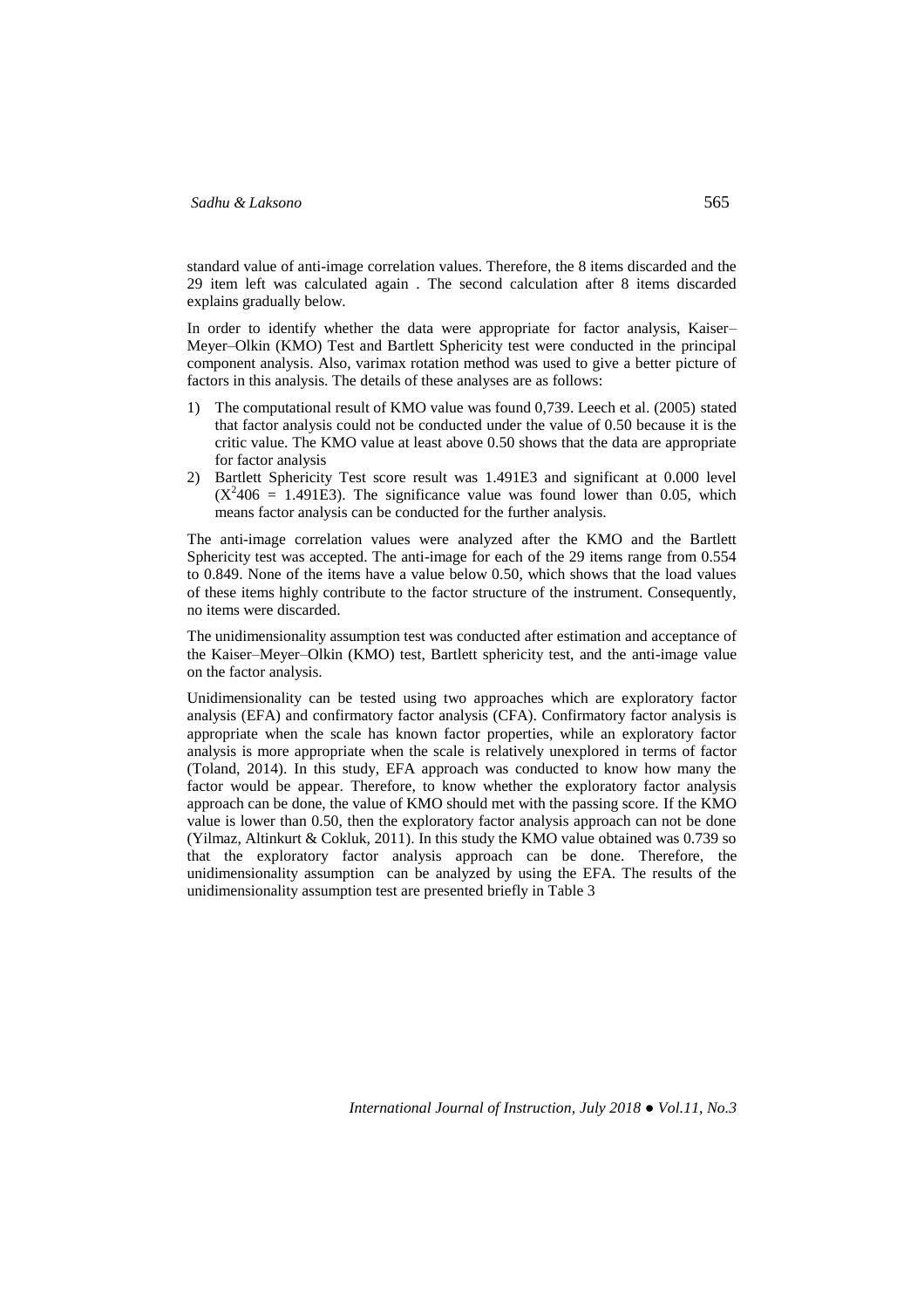| Component      | Initial Eigenvalues |               |            | <b>Initial Eigenvalues</b> |               |
|----------------|---------------------|---------------|------------|----------------------------|---------------|
|                | Total               | % of Variance | Component  | Total                      | % of Variance |
|                | 5.869               | 20.238        | 6          | 1.353                      | 4.664         |
| $\overline{c}$ | 2.834               | 9.771         |            | 1.343                      | 4.631         |
| 3              | 2.094               | 7.220         | 8          | 1.145                      | 3.949         |
| $\overline{4}$ | 1.585               | 5.466         | 9          | 1.085                      | 3.741         |
| 5              | 1.412               | 4.870         | $\dots 29$ | 0.188                      | 0.649         |

# Tabel 3 Total Variance Explained

Based on table 3 shows that there are 9 eigenvalues that have values greater than 1,000. Consequently, based on Kaiser criterion (Beavers et al., 2013), the variance of the 9 factors appeared as the response of test participants to the integrated assessment. These nine factors can account for about 64.55% of the total variance. As a result of this method, nine factors were identified in the scale. It implies that there exists a dominant component or factor referred to as the ability measured by the integrated assessment instrument (Hambleton, Swaminathan & Rogers, 1991). Thus, integrated assessment instrument developed had quantitative skill as a dominant factor.

The result of unidimensionality assumption can also be observed through scree plot. The scree plot graph in Figure 3 confirms that the integrated assessment instrument includes nine factors. The scree plot is able to clarify the visualization of the eigenvalues by the number of components maintained into the factor. The determination of the number of factors formed from the items is done by considering the initial constructs underlying the development of instruments, eigenvalues, and scree plot images. The eigenvalue is clarified on the scree plot of Figure 3.



Scree Plot

Scree Plot of Factor Analysis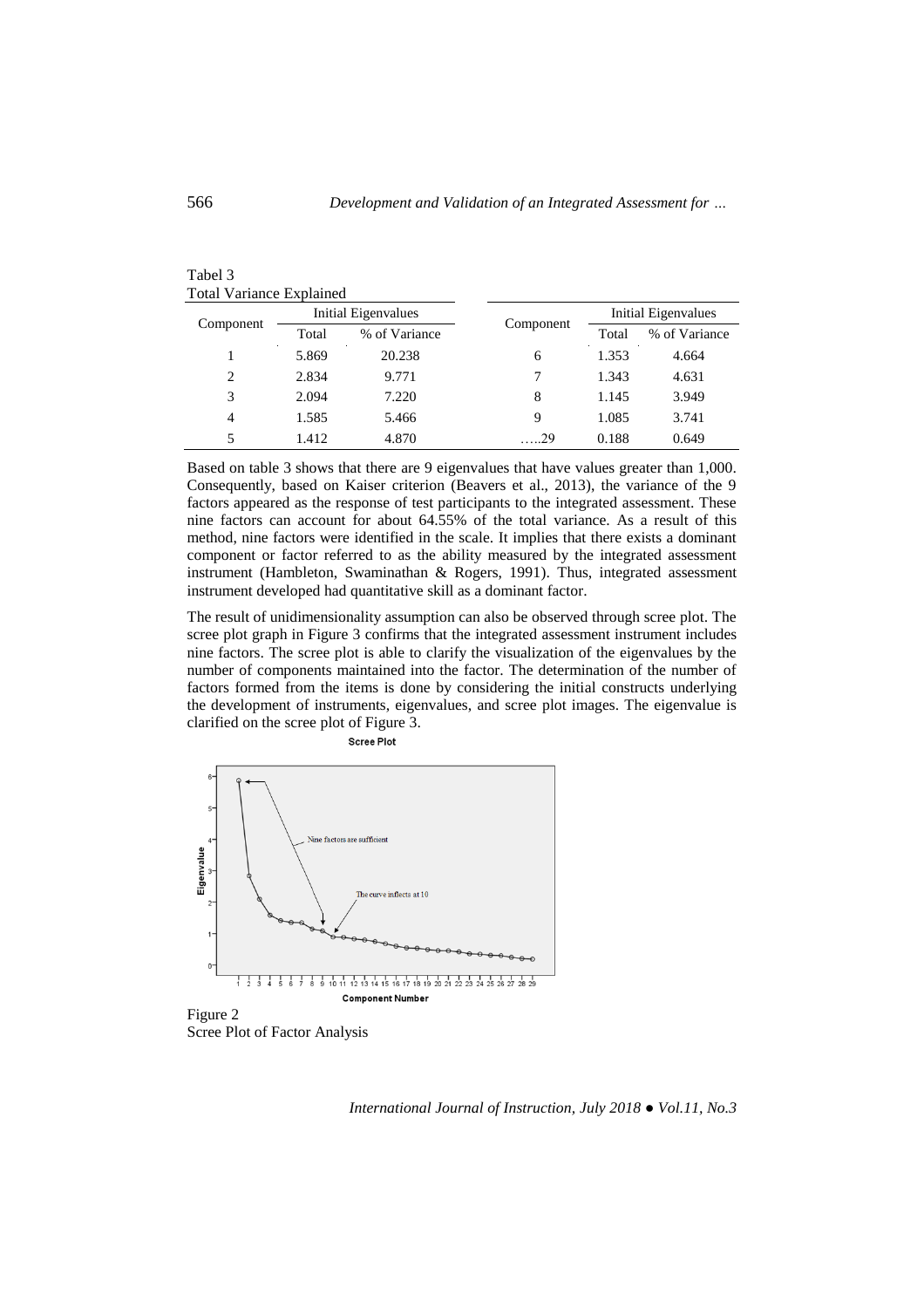# *Sadhu & Laksono* 567

Figure 3 shows that the relative curve starts to slop on the tenth factor, so it can be stated that at least 9 factors were formed with the first factor as the dominant factor (20.238%). If the output of factor analysis in exploratory factor analysis generated by the first factor is capable of explaining variance greater than 20%, then the unidimensionality assumption has been accepted (Reckase, 1979; Smits et al., 2011; Wu et al., 2013). According to the experts, Hambleton and Swaminathan (1985: 16) assert that unidimensionality assumptions are very difficult to fulfill ideally. Therefore, unidimensionality assumptions can be considered to be fulfilled if the instrument contains a dominant component that measures the ability of students who have been tested (Hambleton, Swaminathan & Rogers, 1991; Wu et al., 2013; Adedoyin & Adedoyin, 2013; Guler et al., 2014). In short, 29 items met with the passing score and stored to be carried in the next analysis.

### **Parameter Analysis of Items**

### *Analysis of Instrument Model Fit*

The analysis of statistical fit is a check on the internal validity. Within the latent trait test model, the internal validity of a test was assessed in terms of the statistical fit of each item to the model. The form of the item in the integrated assessment is open-ended twotier multiple-choice question items with five possible choices. Consequently, the data is in the polytomus. The polytomus data in the Rasch model is appropriate to be analyzed by using the Partial Credit Model 1 Parameter Logistic (PCM 1-PL). The model in this study referes to the PCM 1-PL. The item fit describes whether the item is functioning normally in measuring or not. If the item is outliers or misfits, it indicates that there is a misconception on the students to the item. This information is very useful for teachers to improve the quality of teaching so misconceptions can be avoided. According to Korashy (1995), if the fit statistic of an item is acceptable, then the item can be said as a valid item. According to Boone et al. (2014), the criteria used for the suitability of the outliers or misfits items following: (a) the value of outfit mean square (MNSQ) is received if  $0.5 \leq MNSQ \leq 1$ , (b) the value Z-Standard Outfit (ZSTD) is accepted if  $-2.0$  $\langle ZSTD \langle +2,0, (c) \rangle$  the value of Correlation Points (Pt Mean Corr) is accepted if 0.4  $\langle$ Pt Measure Right <0.85. The results of the item fit are presented briefly for some items in table 4.

| Table 4              |  |
|----------------------|--|
| Analysis of Item Fit |  |

| No   | Item No | Value of Output<br><b>MNSO</b> | Value of outfit<br>z-standard | Value of point<br>measure correlation | Conclusion |
|------|---------|--------------------------------|-------------------------------|---------------------------------------|------------|
|      | Item 1  | 1,18                           |                               | 0,37                                  | Fit        |
|      | Item 2  | 0,71                           | $-2,2$                        | 0,56                                  | Fit        |
|      | Item 5  | 1.07                           | 0.5                           | 0,46                                  | Fit        |
| 4    | Item 6  | 0.68                           | $-2,8$                        | 0.56                                  | Fit        |
|      | Item 7  | 0.90                           | $-0.4$                        | 0,44                                  | Fit        |
| . 29 | Item 37 | 0.84                           | $-0.3$                        | 0,27                                  | Fit        |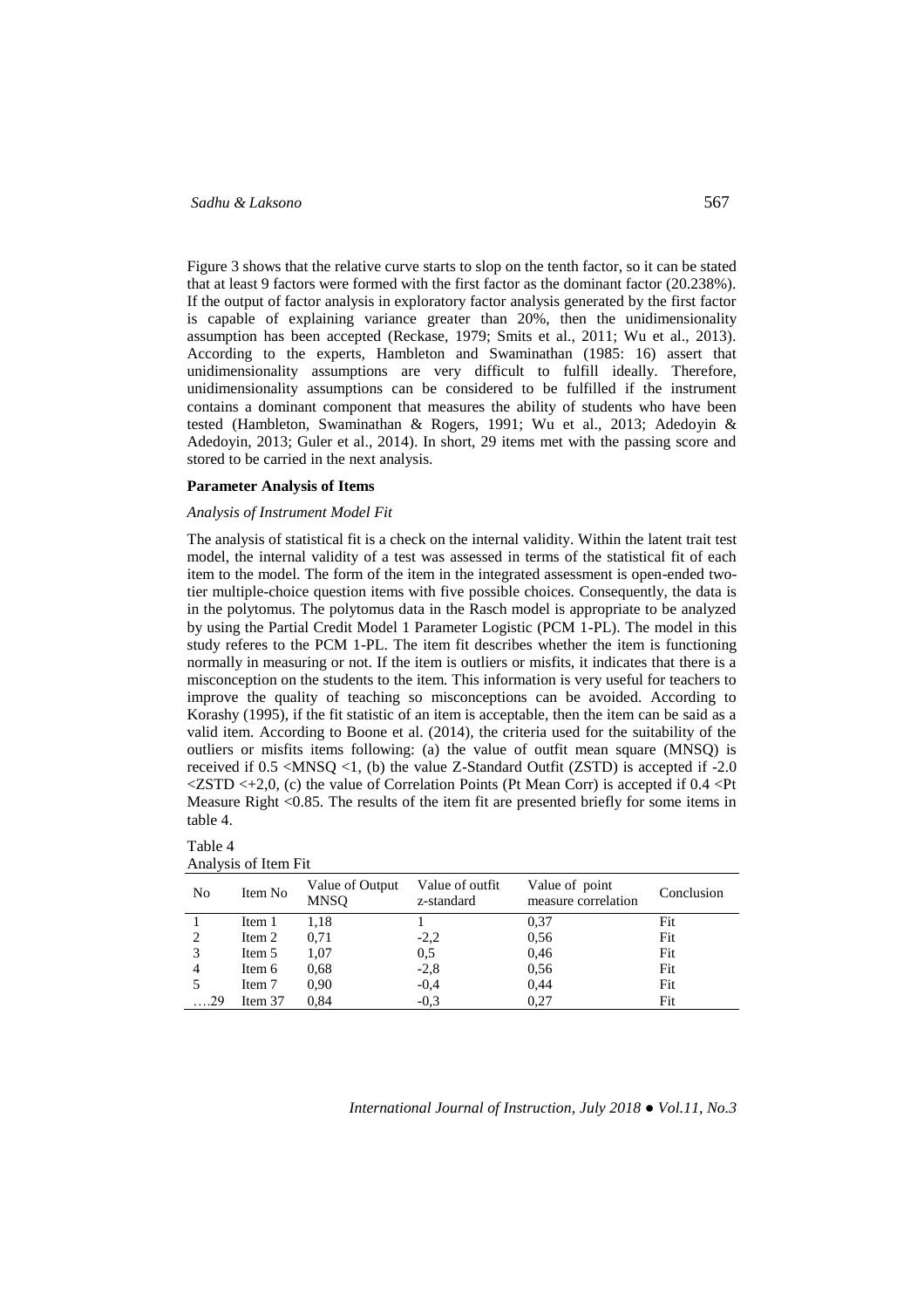Sumintono (2015) states that ZSTD is highly appreciated by the sample size. If the sample size is very large, it can be ascertained that the ZSTD value will always be above 3. Thus, some experts recommend not be able to use ZSTD when the size of the samples are in the large period  $(N> 500)$ . On par with Sumintono (2015) states that if the item only meets one criterion only, then the item is fit. Consequently, no items were discarded on this analysis. It indicates that each item has been fit with the model of PCM 1-PL, so the items in the integrated assessment instrument are feasible to be used for further analysis. In addition, all the items can be said to be the final product of an integrated assessment instrument that has been empirically valid.

## *Item Difficulty*

The difficulty index of each item was conducted to establish an additional measure of the features of the integrated assessment instrument. The difficulty index was computed to get an idea of the proportion of the test takers correctly responding to the item. However, it is important to recognize that aims to measure acquisition of critical thinking and chemical literacy.

In this study, the interpretation of values for difficulty according to Adedoyin and Mokobi (2013) with addition. The items are categorized very easy if the value of b (measure) is more than -1. Items are categorized easy if the value of b (measure) is less than -1. Items are categorized medium if the value of b (measure) at intervals of -0.5< b  $\lt$  +0.5. Items are categorized difficult if b is less than 1. Items are categorized very difficult if b is more than 1*.* The difficulty index for each of the 29 items range from - 1.29 to 1.03. An item can be categorized to be good if it has an index of difficulty more than -2.0 logit or less than +2.0 logit **(**Baker, 2001; Hambleton & Swaminathan, 1985: 36). As a results of item difficulty, 29 items are obtained viable in the measurement phase. The results of the item difficulty is presented in Figure 3.



Figure 3 The Graph of Item Difficulty

The figure 4 shows the deployment of index difficulty item in the integrated assessment instrument.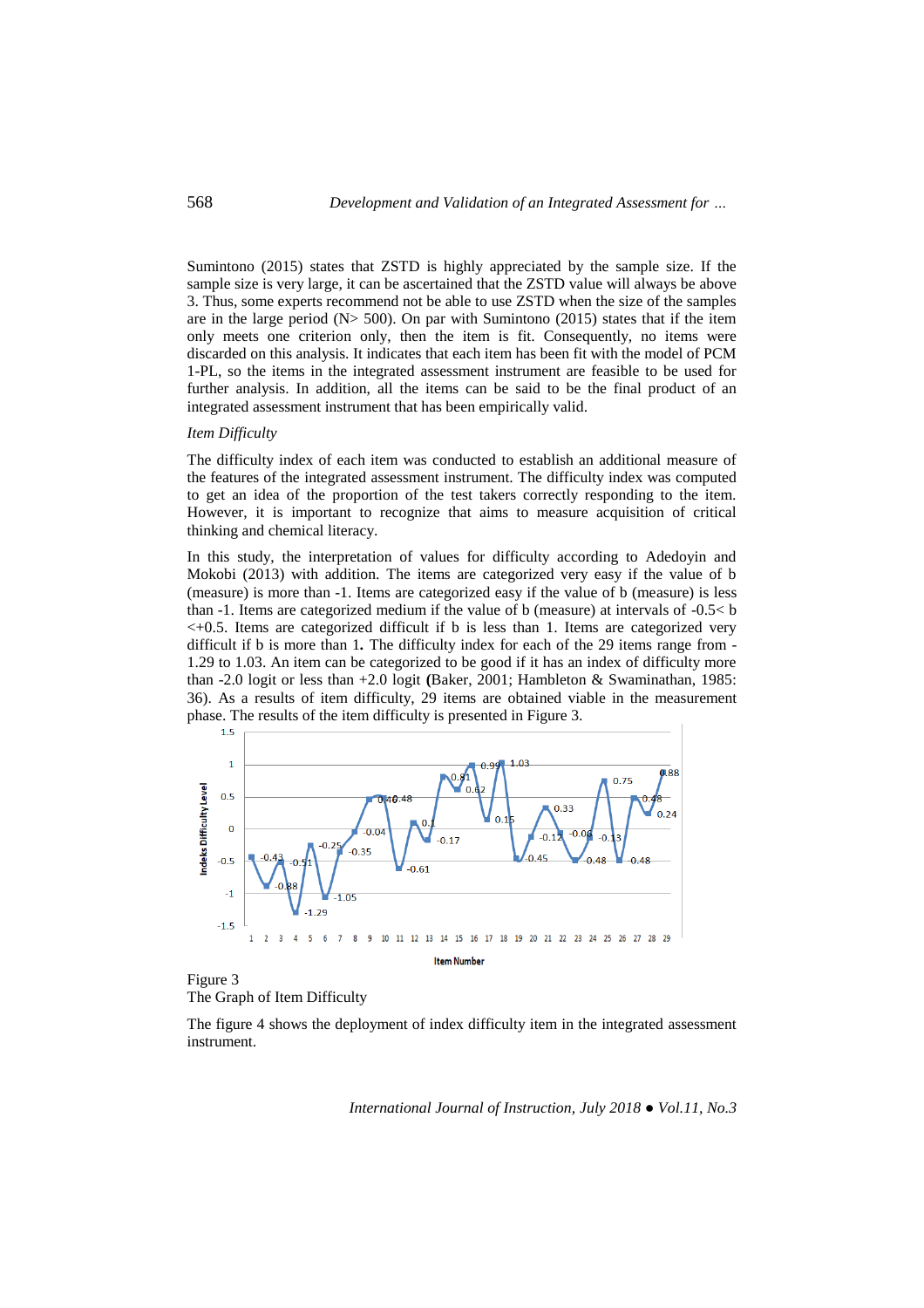

Figure 4 Deployment of Index Difficulty Items

Based on the Figure 4, the deployment of index difficulty items was evenly distributed in the integrated assessment. The well deployment of index difficulty item on an instrument is important because the instrument can measure whether student really understand the chemical equilibrium content in the low and high level.

## *The Reliability of The Integrated Assessment Instrument*

The Cronbach's Alpha internal consistency coefficient was found 0.850. This implied that there was 85% certainty of the consistency of the test items in yielding approximately same result repeatedly. This implied that the test was very reliable. The finding was supported by Ceniza and Cereno (2012) who states that if the reliability coefficient within the range of 0.81 to 1.0 indicated high reliability, 0.61 to 0.80 signified a moderate reliability, 0.41 to 0.60 signified fair reliability, 0.10 to 0.40 signified slight reliability, and less than 0.10 signified no reliability. Thus, the integrated assessment instrument reliability was high.

## **CONCLUSION**

The findings of this study ascertained that the developed integrated assessment has relatively high validity and reliability. Overall, the integrated assessment is suitable for testing the critical thinking and chemical literacy in one test. There are 13 integrated skills of critical thinking and chemical literacy that can be measured by using the integrated assessment. Thus, the researchers believe that the integrated assessment could be used to assess critical thinking and chemical literacy of the chemical equilibrium on third graders in high school.

The valid integrated assessment can be applied in the learning process using the appropriate teaching model and method to swiftly improve student's critical thinking and chemical literacy.

# **REFERENCES**

Adedoyin, O.O., & Adedoyin, J.A. (2013). Assessing the comparability between classical test theory (CTT) and item response theory (IRT) models in estimating test item parameters. *Herald Journal of Education and General Studies*, *2*(3), 107-114.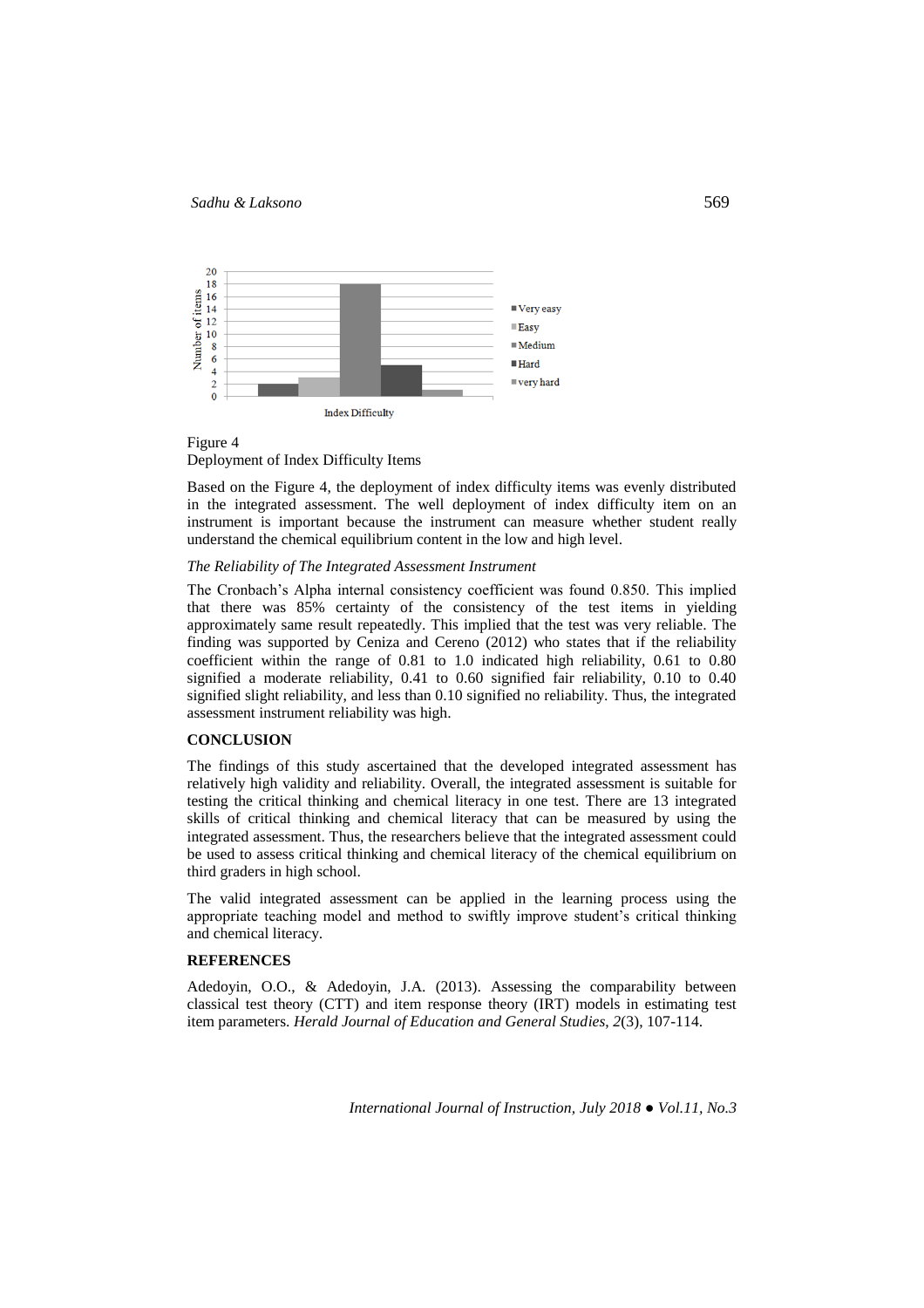Adedoyin, O.O., & Mokobi, T. (2013a). Using IRT psychometric analysis in examining the qulity of junior certificate mathematics multiple choice examination test items. International Journal of Asian Social Science, 3(4), 992-1011.

Akgun, A., & Duruk, U. (2016). The investigation of preservice science teacher's critical thinking disposition in the context of personal and social factors. *Journal of Science Education International*, *27*(1), 3-15. Doi: https://files.eric.ed.gov/fulltext/EJ1100164.pdf.

Alghafri, A. S. R., & Bin Ismail, H. N. (2014). The effects of integrating creative and critical thinking on schools student' thinking. *International Journal of Social and Humanity*, *4*(6), 518-525. Doi: 10.7763/IJSSH.2014.V4.410.

Austin, A.C., Ben-Daat, H., Zhu, M., Atkinson, R., Barrows, N., R.Gould, I. (2015). Measuring student performance in general organic chemistry. *Chemistry Education Research and Practice, 1*(16), 168-178. Doi: 10.1039/C4RP00208C

Baker, F. B. (2001). *The basic of item response theory*. New York: ERIC Clearinghourse on Assessment and Evaluation.

Beavers, A.S., Lounsbury, J.W., Richard, J.K., et al. (2013). Practical considerations for using factorial analysis in Educational Research. Practical Assessment, Research & Evaluation, 18(6), 1-13.

Boone, W.J., Staver, J.R., & Yale, M.S. (2014). Rasch Analysis in the Human Sciences. Dordrecht: Springer Netherlands.

Bowell, Tracy., & Kemp, Gary. (2005). Critical thinking: a concise guide second edition. Taylor & Francis e-Library. Retrieved 22 December, 2017 from http://vct.qums.ac.ir/portal/file/?180488/Critical-thinking-a-concise-guide.pdf

Ceniza, J.C., & Cereno, D.C. (2012). Development of mathematic diagnostic test for DORSHS. Retrieved 22 December, 2017 from http://www.doscst.edu.ph/index.ph[/academics/graduateschool/publication/category/5 volum-1-issue-12012?

Facione, P. A. (2013). *Critical Thinking: What It Is and Why It Counts*. Measured Reasons and The California Academic Press. Retrieved 22 December, 2017 from https://www.nyack.edu/files/CT\_What\_Why\_2013.pdf

Gilbert J.K., Treagust D.F. (2009). Introduction: macro, submicro and symbolic representations and the relationship between them: key models in chemical education. In: Gilbert J.K., Treagust D. (eds) multiple representations in chemical education. Models and Modeling in Science Education, *4*. Springer, Dordrecht. Doi: https://doi.org/10.1007/978-1-4020-8872-8\_1

Guller, N., Uyank, G.K & Teker, G.T. (2014). Comparison of Classical Tes Theory and Item Response Theory in Terms of Item Parameter. *European Journal of Research on Education*, *2*(1), 1-6. Doi: http://iassr2.org/rs/020101.pdf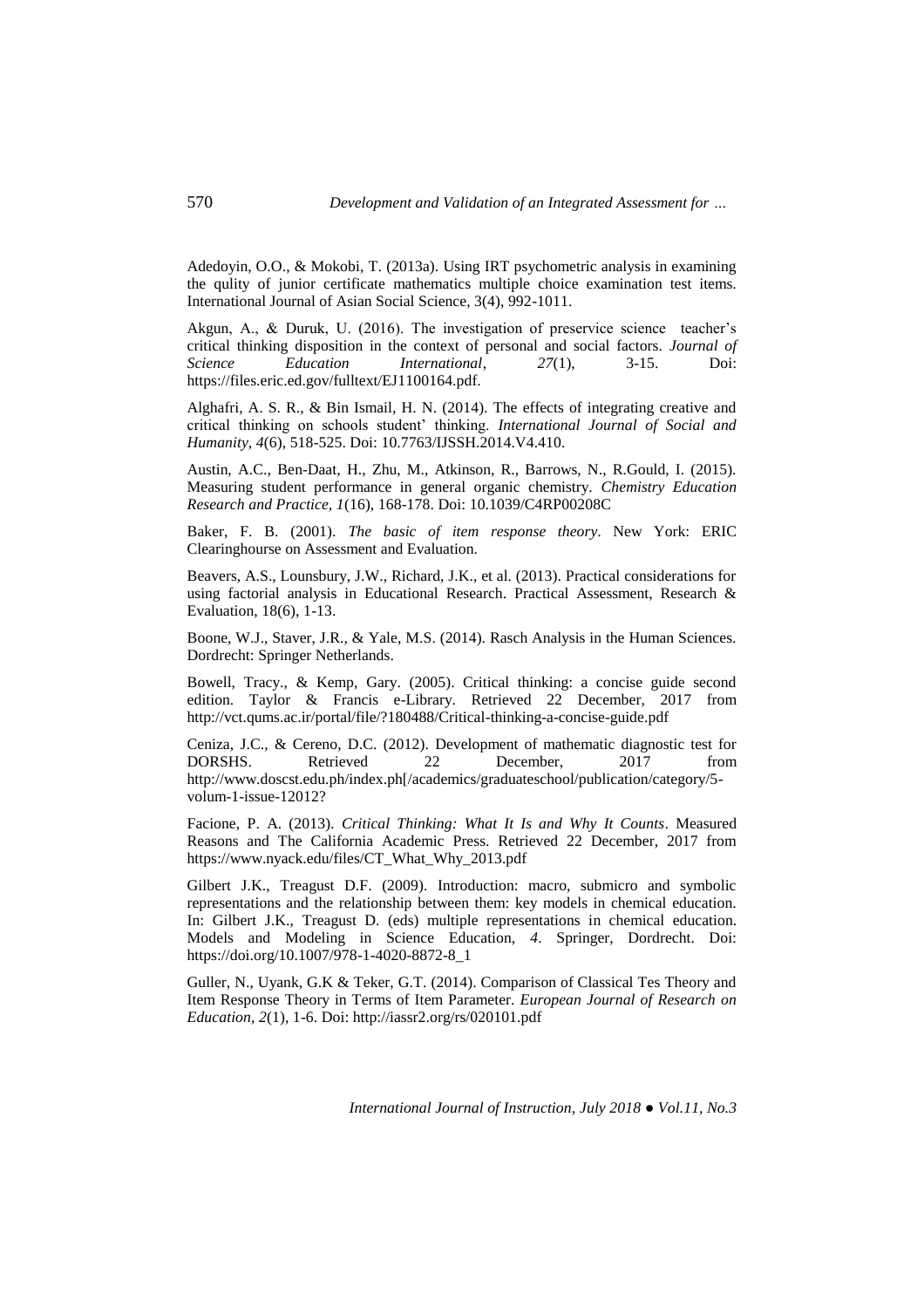Hambleton, R.K., Swaminathan, H. (1985). *Item Response Theory Principles and Applications*. Boston: Kluwer Nijhoff Publising.

Hambleton, R.K., Swaminathan, H., Rogers, H.J. (1991). Fundamental of item response theory. Los Angeles: Sage Publication, Inc.

Institute of Education Science. (2016). *Highlights* From TIMSS And TIMSS Advanced 2015. Retrieved 22 December, 2017 from https://nces.ed.gov/pubs2017/2017002.pdf

Keil, C., Haney, J., & Zoffel, J. (2009). Improvements in students achievement and science process skills using environmental health science problem-based learning curricula. *Electronic Journal of Science Education, 13*(1), 1-18. Doi: http://ejse.southwestern.edu/article/view/7782/5549.

Korashy, A.F. (1995). Applying the Rash model to the Selection of items for mental ability test. *Educational and Psychological Measurement*, *55*(5), 753-763. Doi: https://doi.org/10.1177/0013164495055005006.

Leech, N. L., Barrett, K. C., & Morgan, G. A. (2005). *SPSS for intermediate statistics: Use and interpretation*. New Jersey: Lawrence Erlbaum Associates, Inc.

Mapaella, R., & Siew, N. M. (2015). The development and validation of a test of science critical thinking for fifth grades. *SpringerPlus*, *4*(741), 1-13. Doi: 10.1186/s40064-015-1535-0.

Ministry of Education and Culture Indonesia. (2013). *Regulation of ministry of education and culture number 66 in 2013 regarding the standard for education assessment.* Jakarta: Ministry of Education and Culture Indonesia.

Organization for Economic Cooperation and Development. (2006). Science Competencies for Tommorow's Word. Volume 1: Analysis. Retrieved 10 March, 2017 from http://www.oecd.org/pisa/pisaproducts/39703267.pdf

Organization for Economic Cooperation and Development. (2015). Program for International Student Assessment (PISA), Retrieved 10 March, 2017 from [https://nces.ed.gov/.](https://nces.ed.gov/)

Pacific Policy Research Center. (2010). *21st century skills for students and teachers*. Honolulu: Kamehameha Schools Research & Evaluation Division

Reckase, M.D. (1979). Unifactor laten trait models applied to multifactor test: result and implications. *Journal of Educational Statistics, 4*(3), 207-230. Doi: 10.2307/1164671.

Saribaz, D., & Bayram, H. (2009). Is it possible to improve science process skill and attitudes towards chemistry through the development of metacognitive skills embedded within a motivated chemistry lab?: A self-regulate learning approach. *Procedia Social and Behavioral Science*, *1*(1), 61-72.

Shwartz, Yael., Ben‐Zvi, Ruth., & Hofstein, Avi. (2005). The importance of involving high-school chemistry teachers in the process of defining the operational meaning of